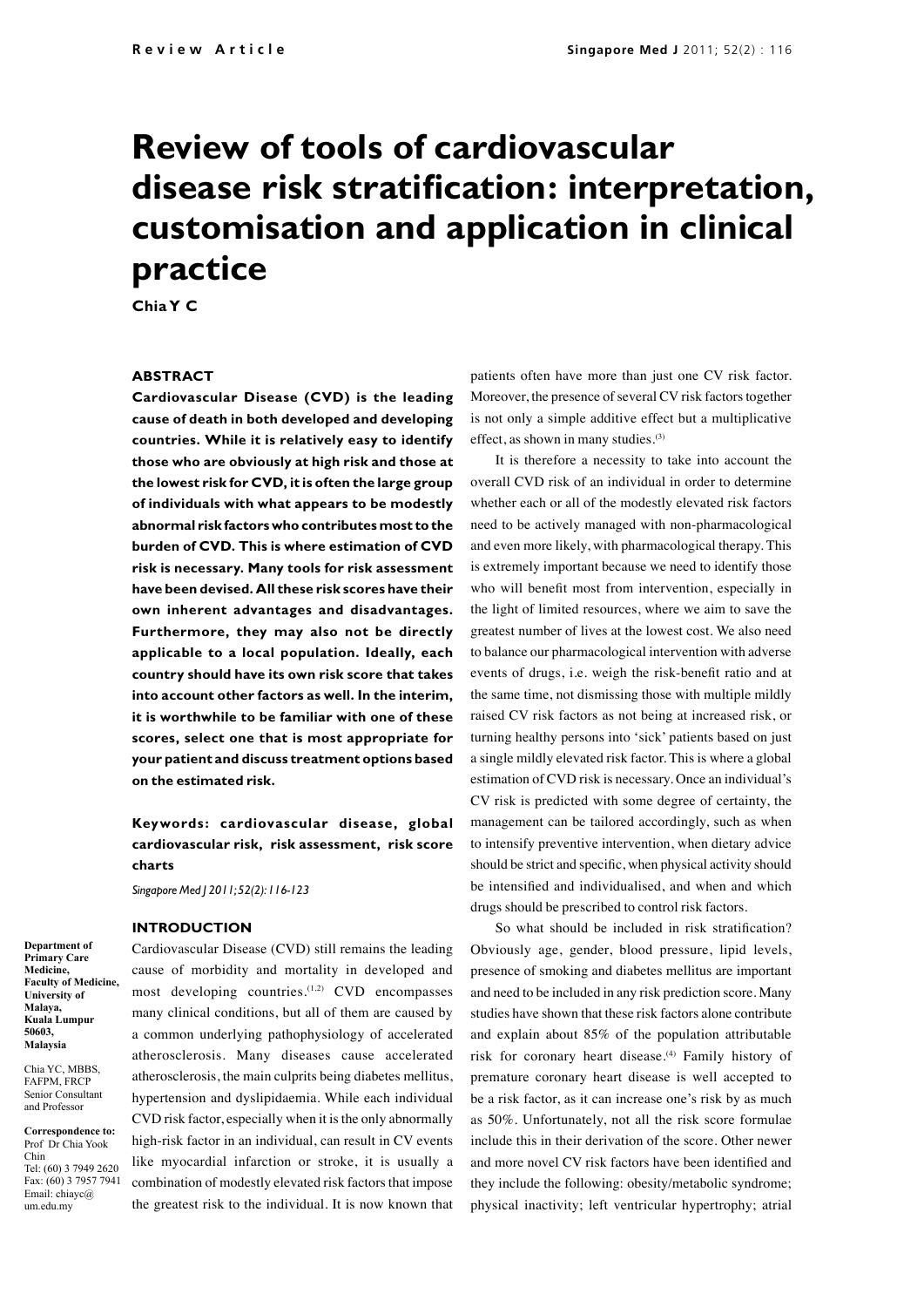fibrillation; pulse rate; apolipoprotein B/Lp(a); highsensitivity C-reactive protein (hs-CRP); fibrinogenaemia; hyperuricaemia; increased serum creatinine; microalbuminuria/albuminuria; social deprivation/low socioeconomic status; total coronary calcium score; and carotid intima thickness.

The addition of these factors in routine risk prediction has not improved the accuracy to any significant degree when compared to just using the traditional risk factors.<sup>(5)</sup> They also have yet to be shown to improve CV morbidity and mortality when treated. Future research would have to be made available before these novel risk factors can be included, especially as some of these risk factors are difficult and expensive to measure. However, determining some of these risk factors in an individual, especially in a person in the intermediate risk range can have an added benefit, as it may re-classify someone with intermediate risk as high risk. Many tools for CVD risk assessment have been developed over the past two decades. Table I shows the development of these algorithms in chronological order. Table II summarises the characteristics of the different CVD risk prediction models, followed by some details about the algorithms.

## **FRAMINGHAM CORONARY HEART DISEASE RISK PREDICTION**

The first prediction score to be developed is the Framingham Coronary Heart Disease Prediction Score, (6,7) which predicts fatal and non-fatal coronary heart events. Lately, the Framingham general CVD risk profile for primary care was developed, and this included not only cardiac events but also other CV events like stroke, both fatal and non-fatal.<sup>(8)</sup>

The Framingham Heart Study (FHS) was first initiated in 1948 by what was then known as the National Heart Institute (now known as the National Heart Lung and Blood Institute [NHLBI]) as a project in health research.(9) This was in response to the steadily increasing death rates from CVD, which became an epidemic in the United States (USA). Furthermore, little was known then about the general causes of heart disease and stroke.

Framingham is a town in Massachusetts, USA, where the community is very stable, with little migration. The aims of the FHS then were to identify the common factors or characteristics that contribute to CVD by following its development over a long period of time in a large group of participants who were free from previous CVD (coronary heart disease [CHD] or cerebrovascular accident [CVA]). In 1948, the first FHS cohort was enrolled. Since 1948, detailed medical history, physical examination and laboratory tests were done every two years. In 1971,

**Table I. Chronology of cardiovascular disease risk prediction scores.**

| Year | Name of risk chart                                |  |  |  |  |  |
|------|---------------------------------------------------|--|--|--|--|--|
| 1991 | Framingham Heart Study CHD Prediction: + LVH      |  |  |  |  |  |
| 1998 | Framingham Coronary Heart Disease Risk Prediction |  |  |  |  |  |
| 1999 | <b>British Joint Societies CHD</b>                |  |  |  |  |  |
| 2002 | PROCAM (Munster)                                  |  |  |  |  |  |
| 2003 | <b>SCORF</b>                                      |  |  |  |  |  |
| 2004 | <b>British Joint Societies CVD</b>                |  |  |  |  |  |
| 2004 | WHO/ISH                                           |  |  |  |  |  |
| 2007 | <b>ASSIGN</b>                                     |  |  |  |  |  |
| 2007 | ORISK I                                           |  |  |  |  |  |
| 2008 | ORISK <sub>2</sub>                                |  |  |  |  |  |
| 2008 | Framingham General CVD Risk Prediction            |  |  |  |  |  |

a second generation called the Offspring Cohort, comprising 5,124 adult offsprings, was enrolled. In April 2002, the third generation, the grandchildren of the Original Cohort, was enrolled in order to study the genetic factors and CVD.

The FHS gave us much of what is known today about the relationship of CV risk factors and CVD, in particular CHD. The original cohort from which the FHS was derived consisted of the following characteristics: (a) The total number of participants was 5,345, of which 46.5% were men; (b) The participants were aged 30–74 years; (c) Baseline data was collected in 1971–1974, which was the data from the 11th examination of the Original cohort and the first examination of the Offspring Cohort; (d) The follow-up was for 12 years; (e) The participants with existing CHD were excluded from the study; (f) A similar protocol was used throughout, with two-yearly examinations conducted by the researchers; (g) All hospital or clinics records of CHD events were reviewed; and (h) All CHD events were validated and adjudicated by two independent researchers. The CV risk factors in FHS included age, gender, systolic blood pressure (SBP), total cholesterol, high-density lipoprotein (HDL) cholesterol, smoking and diabetes mellitus. The outcome consisted of charts that predicted CHD only, including fatal and non-fatal myocardial infarction (MI) as well as angina and coronary insufficiency; separate charts that were developed for men and women; and separate charts that were based on total or low-density lipoprotein (LDL) cholesterol.

Some of the limitations and criticisms of the FHS score include the small number of participants, the predominance of a white population in the USA, the small number of events (383 in men and 227 in women), the exclusion of family history of CHD and body mass index, not taking into account any current treatment with anti-hypertensives, and finally, that the FHS predicts only CHD.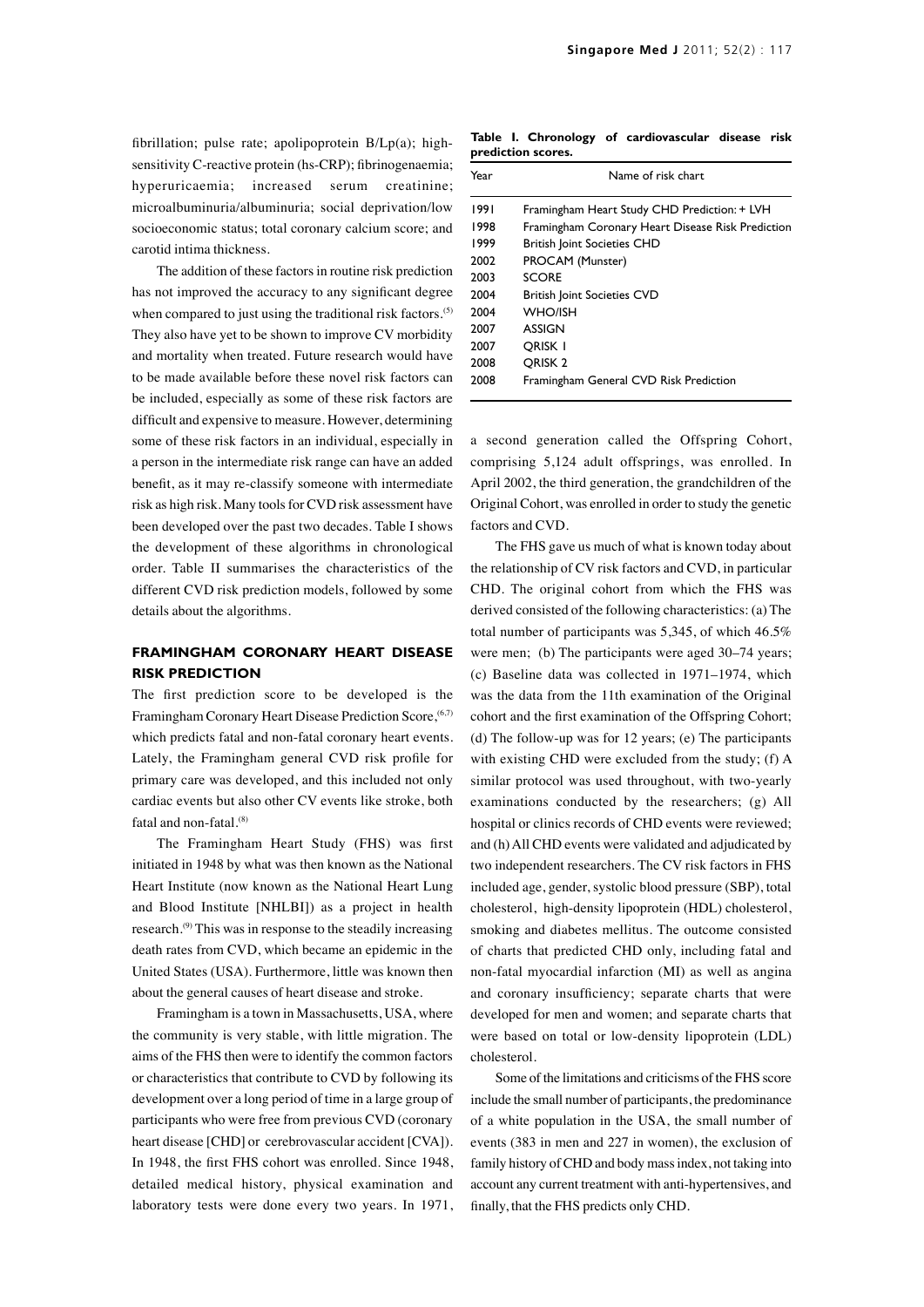|                         | FHS <sup>(6,7)</sup>                                                    | PROCAM <sup>(20)</sup>                                                                  | <b>WHO/ISH(28,29)</b>                                                                   | SCORE <sup>(22,23)</sup>                                                    | ASSIGN(30,31)                                               | FHS Gen(8,19)                                                                                                                 | QRISK <sup>(32)</sup>                                                                                                                     |
|-------------------------|-------------------------------------------------------------------------|-----------------------------------------------------------------------------------------|-----------------------------------------------------------------------------------------|-----------------------------------------------------------------------------|-------------------------------------------------------------|-------------------------------------------------------------------------------------------------------------------------------|-------------------------------------------------------------------------------------------------------------------------------------------|
| Year                    | 1998                                                                    | 2002                                                                                    | 2003                                                                                    | 2003                                                                        | 2007                                                        | 2008                                                                                                                          | 2008                                                                                                                                      |
| Age (yrs)               | $30 - 74$                                                               | $40 - 65$                                                                               | $40 - 70$                                                                               | $45 - 64$                                                                   | $30 - 74$                                                   | $30 - 74$                                                                                                                     | $35 - 74$                                                                                                                                 |
| No.                     | 4,545                                                                   | 4.849                                                                                   | <b>NA</b>                                                                               | 205,178<br>Datasets of 12<br>European countries                             | 12,000                                                      | 8,491                                                                                                                         | 1.2 million                                                                                                                               |
| Gender                  | Male and female                                                         | Male only                                                                               | Male and female                                                                         | Male and female                                                             | Male and female                                             | Male and female                                                                                                               | Male and female                                                                                                                           |
| Year recruited          | $ 971 -  974$                                                           | 1985                                                                                    | <b>NA</b>                                                                               | Variable: 1972-91                                                           | 1980-1990                                                   | 1968-75, 1984-87<br><b>Offspring Cohort</b>                                                                                   | 1995-2007                                                                                                                                 |
| Follow-up (yrs)         | 12                                                                      | 10: Initial exam<br>repeated after<br>$6 - 7$ yrs;.<br>followed up by<br>own doctor     | NA: based on<br>mortality,<br>prevalence and<br>incidence rates<br>of regions           | Variable                                                                    | Scottish Heart<br>Health Study,<br>followed up<br>till 2005 | 12                                                                                                                            | Variable; 0-12;<br>median follow-up<br>is short                                                                                           |
| <b>Risk factors</b>     | Age, gender, DM,<br>SBP, smoking,<br>T-chol or<br>LDL-chol,<br>HDL-chol | Age, SBP,<br>HDL-chol,<br>LDL-chol,<br>Tg smoking,<br>DM, FH, CHD                       | Age, SBP, smoking,<br>chol, HDL-chol;<br>separate charts<br>for no lipids<br>and for DM | Age, gender,<br>smoking, SBP,<br>chol or T-chol/<br>HDL ratio               | CVD RF.<br>f/h CHD<br>+ social<br>deprivation               | $CVD$ RF +<br>treated BP                                                                                                      | Age, gender,<br>smoking, SBP,<br>T-chol/HDL ratio,<br>LVH, BMI, FH<br>CVD, deprivation,<br>current anti-HT<br>medication;<br>missing data |
| Outcome                 | Fatal and non-fatal Fatal and fatal MI<br>CHD (including<br>angina)     | (angina not<br>included)                                                                | Fatal and non-<br>fatal MI and Stroke                                                   | Only Fatal CVD;<br>2 sets of charts<br>for low and high<br>CVD risk regions | CVD: fatal and<br>non-fatal events.<br>CHD, stroke          | CHD (coronary<br>death, angina,<br>coronary<br>insufficiency),<br>cerebrovascular<br>events (all strokes<br>and TIA), PAD, HF | All CVD:<br>MI, CHD, stroke,<br><b>TIA</b>                                                                                                |
| Events validated        | Records reviewed<br>for morbidity and<br>mortality                      | Death certificate<br>and hospital<br>records reviewed<br>for morbidity<br>and mortality | No actual events                                                                        | No: based on<br>records by doctors                                          | No review or<br>validation; based<br>on reports             | Prospective,<br>2 yearly follow-<br>up; validated<br>events by<br>neurologist<br>or cardiologist                              | No: data<br>from GPs<br>computerised<br>records database                                                                                  |
| External validation Yes |                                                                         | No                                                                                      | No                                                                                      | Yes                                                                         | No                                                          | No                                                                                                                            | Internal validation<br>only                                                                                                               |

**Table II. Characteristics of common cardiovascular disease risk prediction algorithms.**

FHS: Framingham Heart Study; PROCAM: Prospective Cardiovascular Munster Score; WHO/ISH: World Health Organization/ International Society of Hypertension; SCORE: Systemic Coronary Risk Evaluation; ASSIGN: Risk Score Based on the Scottish Heart Extended Cohort; FHS Gen: Framingham Heart Study General Cardiovascular Risk Profile; QRISK: Cardiovascular Disease Risk Score Based on the British QRESEARCH database.

The strength of the FHS is the prospective nature of the study, which was conducted at a single centre using a similar protocol throughout the study. Additional strengths include the frequent two-yearly examinations conducted by researchers, as well as the validation and adjudication of events by independent researchers and specialists. The greatest strength of the FHS is that it was a prospective study conducted at a single centre during the period 1971–1986, an era when most of the patients were not on any medication. In fact, the first calcium channel blocker was only licensed in 1980, the first angiotensin receptor blocker, in 1981, and lovastatin, the first statin, only in 1987. Furthermore, while 32.6% of the FHS cohort had hypertension, only 6.8% were on treatment. Hence, it is conceivable that the majority of the participants were not on any active medication.

Any active treatment would have altered and lowered the outcome risk. If the purpose of generating a risk score is to predict the level of risk and hence, the indication for active intervention, then it is not logical to use a risk score that is derived from participants who are already on treatment. Many of the more recently derived algorithms like QRISK were derived from patients on treatment. Thus, when compared to the FHS score, the Framingham risk score naturally over-predicts the risk in patients who are already on treatment.

In spite of the limitations, the FHS has been validated in some populations and found to be quite effective. What must also be remembered is that the FHS risk equation was developed during the peak incidence of CVD in the USA, and it has been found to perform well in populations with similar CHD rates, such as Caucasians, African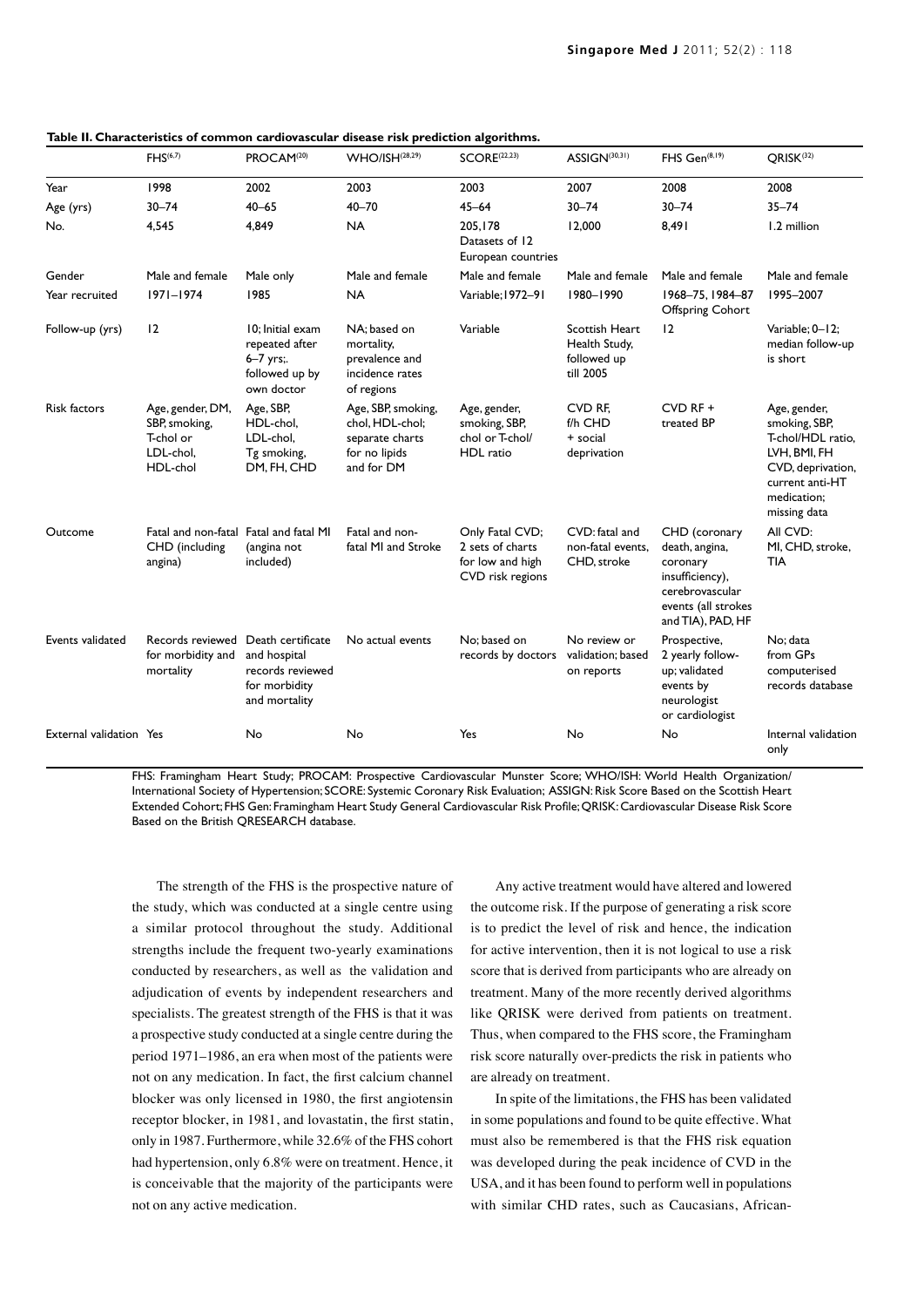Americans and Koreans.<sup>(10-12)</sup> The FHS risk equation may, however, overestimate risk by up to 50% in contemporary northern European populations such as those in Italy, France and Spain, where the incidence of CVD is lower.<sup>(13-15)</sup> It has also been found to overestimate risk in British men<sup> $(16)$ </sup> and in a Chinese population, $(17)$  where the background risk of CVD is also lower. However, it has worked well with recalibration. It also overestimates risk in elderly men, but not in elderly women.<sup>(18)</sup>

To address the issue of the FHS predicting only CHD, the FHS developed a new General CVD Risk Profile for use in primary care in  $2008^{(8,19)}$  using the same methodology but including not only the 11th examination of the original cohort (1968–1971) but also the first (1971–74) or third examination (1984–87) of the Offspring cohort. The number of participants hence increased to 8,491. This prediction algorithm included different points for treated or not-treated SBP. This new general CVD risk score would need to be validated further to determine its utility.

# **PROSPECTIVE CARDIOVASCULAR MUNSTER (PROCAM) SCORE**

The PROCAM score,<sup>(20)</sup> occasionally referred to as the Munster score, was developed in the town of Munster, Germany. The data was drawn from a cohort of 20,000 people aged 16–65 years from 1979 to 1985. However, the original score was developed based on 5,389 men only from the said cohort. There were a total of 325 CHD events, which is even fewer than those among the FHS male cohort. Like the FHS, this score only predicted CHD mortality and morbidity. As women were not included in the development of the score, it was proposed that the score for women should be the multiple of a factor of 1.2 of the men's score. The advantage of this score was that it included family history of CHD and triglycerides. The PROCAM score has recently been updated and the score now predicts MI and stroke as well.<sup>(21)</sup>

# **SYSTEMATIC CORONARY RISK EVALUATION (SCORE)**

Recognising that the FHS may not work well for countries in Europe with differing background rates of CVD, the Europeans developed a score encompassing not only CHD but other CV events. SCORE<sup>(22,23)</sup> was derived from 12 different European cohort studies that were made up of multiple sub-cohorts, with varying recruitment time, half of which were conducted in the 1980s. The advantage was the population-based cohorts with a large number of participants (250,000). The risk factors included age, gender, SBP and smoking. Diabetes

mellitus was not included in the risk score, not because it was not an important risk factor, but because the records were poorly collated, as these cohorts, unlike the FHS, were not set up specifically to study CVD. This score predicts only fatal CVD events, which is not consistent with other therapeutic trials which predicted both fatal and non-fatal events. Only fatal events were used as the outcome because not all the data regarding non-fatal events was available. In fact, some sub-cohorts did not study CVD at all, and hence, no such data was collected.

Trying to convey risk as a fatality to subjects who are asymptomatic may be inappropriate and may even have a negative impact. Furthermore, a risk score > 5%, which is considered high risk by the SCORE algorithm, is not in concordance with that used by other scores, where only a risk > 20% is considered high risk. This may further confuse the subjects. Another disadvantage of using this prediction chart outside of Europe is the dilemma one would face regarding the kind of chart to be used for a patient; the low or high-risk chart. To make that choice, one needs to know the background CVD risk of that country, but this data is not readily available or accurate. The authors have proposed that the risk for diabetics is twice that for men and four times that for women of the SCORE risk. Other limitations of the SCORE were as follows: (a) It can only be used for people aged 40–65 years, as the cohorts did not include people out of this age range; (b) The fatal events were not reviewed or validated, but were based only on reports; (c) It has not been validated as extensively as the FHS in other populations; and (d) It was found to overestimate risk in the Chinese population.(24)

### **JOINT BRITISH SOCIETIES FOR CVD RISK**

This risk prediction chart developed by the Joint British Societies  $(JBS)^{(25,26)}$  included the following risk factors: age, gender, SBP, total cholesterol, HDL cholesterol and smoking. The chart did not use a specific age but produced three age categories, i.e. < 50 years, between 50–60 years and > 60 years. It predicts fatal and non-fatal CVD. Diabetes mellitus was not included in the score, as diabetics were deemed to have high risk of  $> 20\%$ , and thus did not need to be scored. The JBS score was in fact based on the FHS equation. However, it has been validated in a small ( $n = 691$ ) British population in primary care practice, and found to work better than the FHS. It also had high specificity (98.7%, 95% confidence interval [CI] 97.5%–99.5%) and good sensitivity (84.7%, 95% CI 71.0%-93.0%).<sup>(27)</sup> This chart's limitation may be similar to that of the FHS, as it was based on the FHS equation.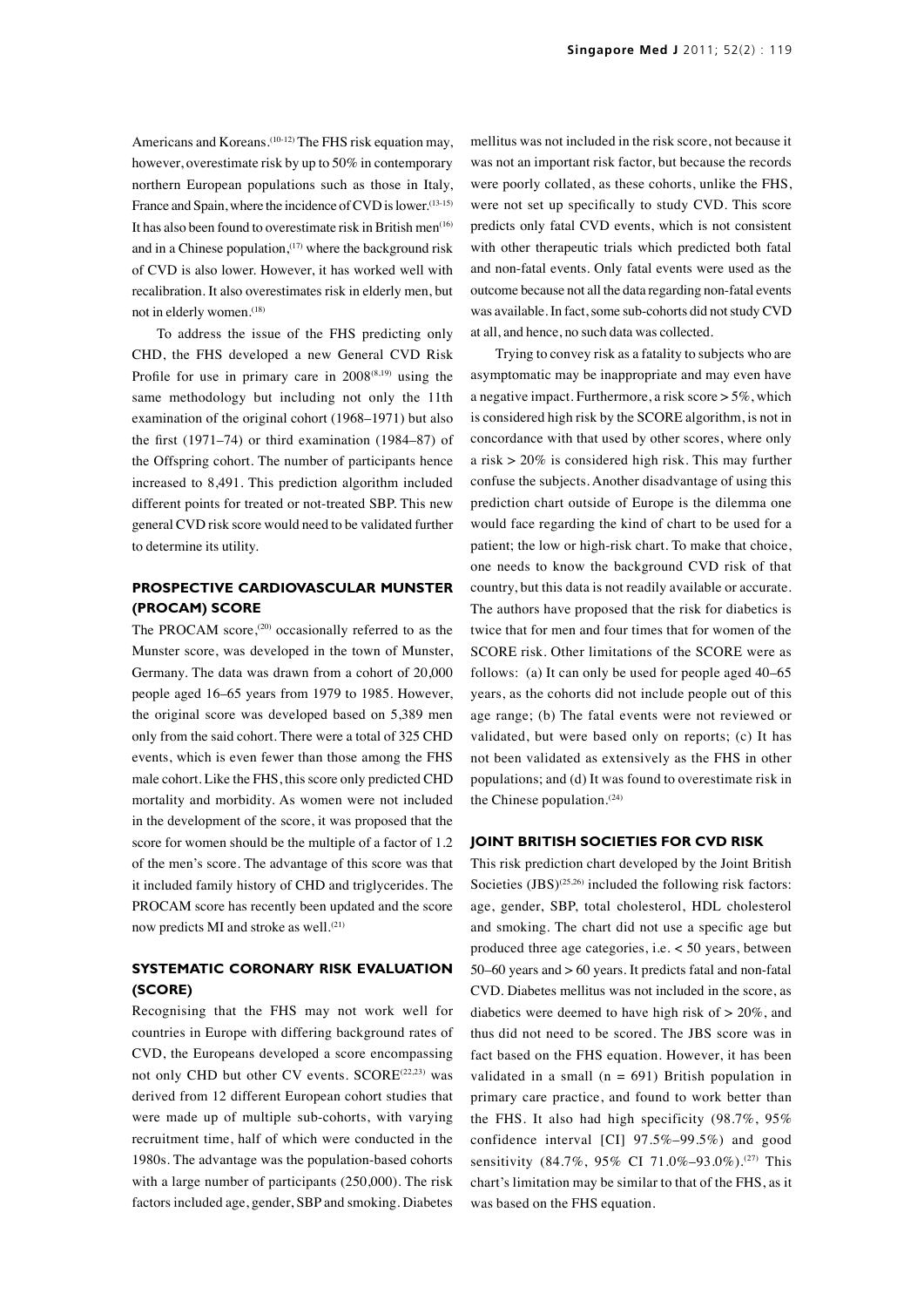#### **WHO/ISH CVD RISK PREDICTION CHARTS**

The World Health Organization, in collaboration with the International Society of Hypertension,<sup>(28, 29)</sup> developed a risk chart in 2003/04 to serve regions without their own charts. Recognising the fact that in low-resource countries, serum lipid testing was often not conducted, these charts did not include serum lipid measurements. To develop these charts, hypothetical cohorts for each region were drawn up. These charts were then derived based on the prevalence of the means of CVD risk factors and the CVD event rates of the region or country. The calculation was then extrapolated to a ten-year risk. Like other risk charts, age, gender, SBP, total cholesterol and smoking were included. Charts for instances where no cholesterol result is available were also developed. Separate charts were used for diabetics and non-diabetics. These charts predict both fatal and non-fatal CVD events, in particular, MI or stroke. There are different charts for different regions of the world.

## **ASSIGN SCORE**

The ASSIGN score $(30,31)$  is based on outcomes in the Scottish Heart Health Extended Cohort study conducted in Scotland from 1984 to 1987 and in North Glasgow in the years 1989, 1992 and 1995. It is a random sample of 6,540 men and 6,757 women aged 30–74 years. The same risk factors as FHS were included, but like PROCAM, it included family history of CVD and social deprivation as an additional new variable. Endpoints for the ASSIGN score were fatal and non-fatal CVD. However, as Scotland has a different and higher background risk for CVD compared to the rest of the United Kingdom (UK), this score is perhaps best suited for use in Scotland, and it is recommended as such.

## **QRISK AND QRISK 2**

The first QRISK algorithm was developed using a population-based clinical research database in the UK.(32,33) Two cohorts were extracted from this database: A Derivation Cohort consisting of 1.28 million patients registered at 318 general practices who were recruited from January 1, 1997 to April 1, 2007. These patients were aged 35–74 years, and were free of diabetes mellitus and CVD; and a Validation Cohort consisting of 0.61 million patients from 160 practices. The risk factors included were age, gender, smoking status, SBP, total/ HDL cholesterol ratio, family history of CHD in first degree relatives < 60 years, area of deprivation, treatment with anti-hypertensive agents and body mass index (BMI). This score predicts fatal and non-fatal CVD, i.e. MI, CHD, stroke and transient ischaemic attacks.

Using the validation cohort, it was found that the FHS over-predicted by 35%, the ASSIGN score by 36% and the QRISK by 0.4%. However, the QRISK also underpredicted risk in 12% of the cohort. The weakness of the QRISK algorithm is that while BP and BMI recordings were good, cholesterol uptake was poor, with less than 30% having their serum cholesterols measured. Furthermore, HDL cholesterol measurements only became available in 2003. As such, up to 75% of the subjects had one or more missing value, and hence, the missing values were arbitrarily computed. Other limitations included: (a) Events not validated but based on doctors' diagnosis on computer records; (b) Patients included at different times; (c) Not all patients had ten-year follow-ups or contributed ten years' worth of data; (d) The median follow-up time was relatively short, especially when compared to the FHS and ASSIGN; (e) Only 300,000 (23.3%) patients had ten-year follow-ups; and (f) The score was not validated in populations other than the British.

The QRISK  $2^{(34)}$  as the name implies, is a study similar to QRISK. Like QRISK, it is based on a prospective open cohort, whose data was routinely collected by general practitioners to form the national QRESEARCH database. Data was drawn from 531 practices in England and Wales, comprising 2.3 million patients aged 35–74 years who were seen from January 1, 1993 to March 31, 2008. The selected subjects included 2.2 million Caucasians, 22,013 South Asians, 11,595 black Africans, 10,402 black Caribbeans and 19,792 Chinese, Asian and other ethnic groups. Besides the same limitations, as seen with QRISK, this score has also not been validated in other populations except in British minorities.

#### **OTHER CVD RISK PREDICTION ALGORITHMS**

There are many other less well-known risk charts, including: (a) Reynolds Score, which is based on the Women's Health Study. This score includes the usual risk factors plus hs-CRP and family history.(35) As this score is drawn from women's data, it would not be applicable for men; (b) New Zealand Score,<sup>(36-38)</sup> which is also based on the FHS equation; (c) CUORE equation, which was developed in Italy for a low coronary incidence population;(39) (d) MUCA ischaemic CVD risk model developed for the Chinese population; $(40)$ (e) A multi-regression model involving CRP that was developed in Japan; $(41)$  (f) A recalibrated Framingham, which was tested in Thailand;<sup>(42)</sup> (g) Risk Score model from the Busselton Heart Study in Australia;<sup>(43-45)</sup> and (h) Assessment of Total CV Risk Engine according to the UK Prospective Diabetes Study, a prediction score for diabetics.<sup> $(46)$ </sup> It is apparent that all the above risk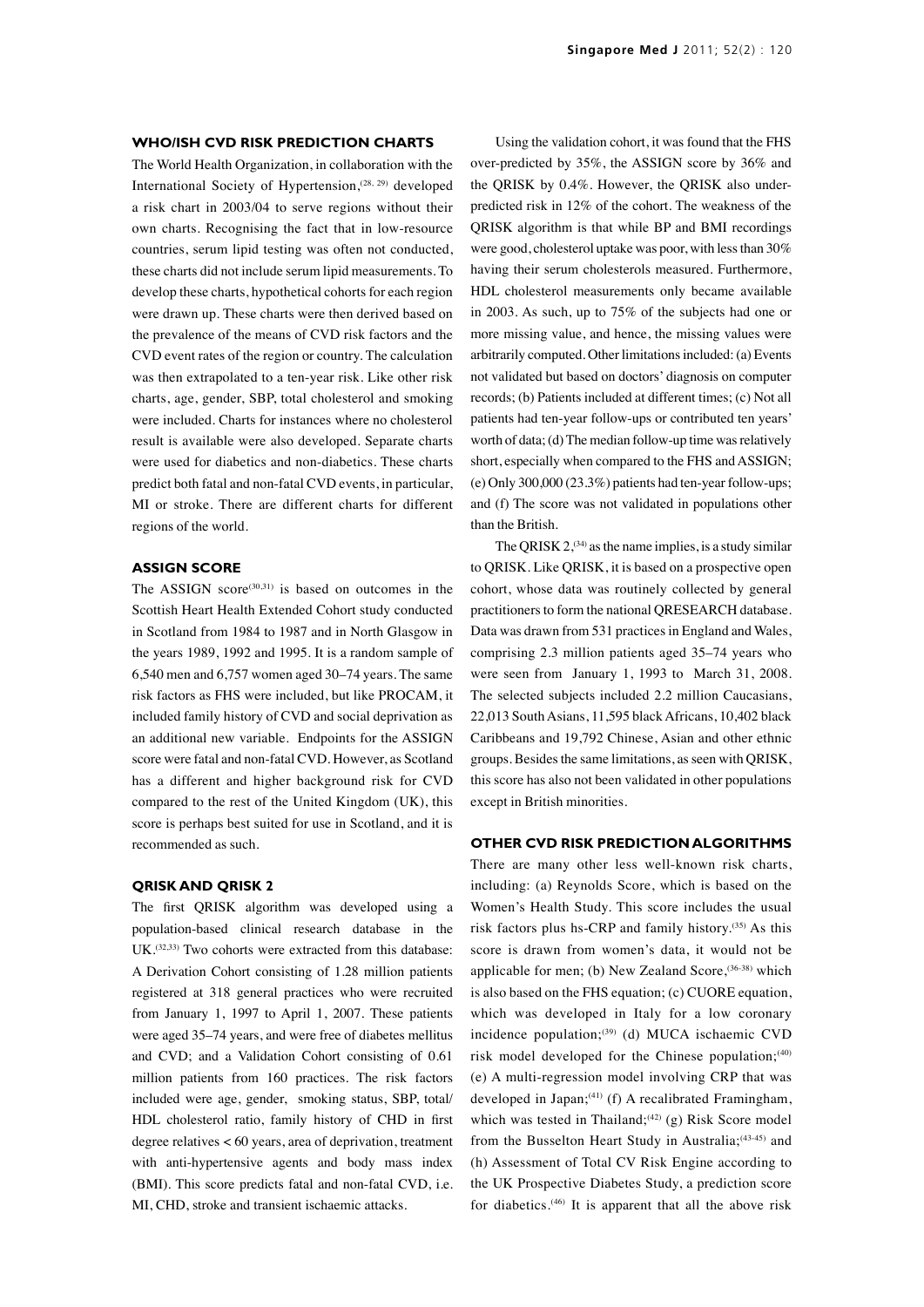score charts have their own inherent advantages and disadvantages. They measure different CV outcomes and some predict fatal events only. They were also done at different times, included different age ranges, had different values for risk definition, and some were even gender-specific.

It is important to remember that CVD risk may be higher than indicated in the charts, especially in patients with raised triglycerides, low HDL cholesterol, raised CRP, homocystein, apolipoprotein B, Lp(a), dysglycaemia, impaired glucose tolerance or impaired fasting glucose and microalbuminuria. It may also be higher than indicated in the charts of individuals who are undergoing anti-hypertensive treatment, women with premature menopause, those approaching the next age category, as well as in those with obesity, a sedentary life style and a family history of premature CHD. It also tends to underestimate risk in those with left ventricular hypertrophy or retinopathy (Grade III and IV), those with persistently high total cholesterol, LDL-cholesterol, total/HDL cholesterol ratio or high BP, Type 1 or 2 diabetes mellitus patients with overt nephropathy or other significant renal disease, and patients with known renal failure, renal impairment.(36,47,48)

It must also be noted that risk charts have different accuracies in different populations. They tend to overpredict in low-risk populations and under-predict in high risk populations.(49) While social deprivation has been built into some of the prediction scores (e.g. ASSIGN, QRISK), ethnicity has not. We need to take these into consideration when addressing and managing an individual's overall CVD risk. There are situations when risk prediction is not necessary, and these include patients who have established CV events, or have persistently elevated  $BP$  ( $> 160-170/100-105$  mmHg) or marked elevations of total cholesterol  $\geq 8$  mmol/l, LDL-cholesterol  $\geq 6$ mmol/l or a total /HDL cholesterol ratio > 8, type 1 or 2 diabetes mellitus patients with overt nephropathy or other significant renal disease, and patients with known renal failure or renal impairment.

All risk prediction algorithms have their limitations. While some may have low sensitivity but good specificity, others may give a good estimate or order of ranking, but over- or under-predict absolute risk. Some risk prediction algorithms can differentiate between low and high risk. It should also be remembered that the decision to treat with drugs should be based on repeated assessment of risk factors and that risk estimates are based on untreated levels of BP and cholesterol. In those already receiving treatment, it can only be used as a guide.

It has been argued that the currently available risk

**Table III. Comparison of a ten-year risk for CVD using different risk prediction models.**

| Risk prediction model | Risk (%) |  |  |  |  |  |
|-----------------------|----------|--|--|--|--|--|
| <b>SCORE</b>          |          |  |  |  |  |  |
| Low-risk region       | 9        |  |  |  |  |  |
| High-risk region      | 16       |  |  |  |  |  |
| <b>FHS CHD</b>        | 31       |  |  |  |  |  |
| <b>FHS CVD</b>        | 34.2     |  |  |  |  |  |
| <b>WHO</b>            | 30       |  |  |  |  |  |
| BNF/JBS               | 30.4     |  |  |  |  |  |
| <b>ASSIGN</b>         | 26.8     |  |  |  |  |  |
|                       |          |  |  |  |  |  |

prediction algorithms may also not be directly applicable to local or regional populations who may not share the same CV risk characteristics as the cohorts from which the scores were derived. Thus far, New Zealand, $(36-38)$ Australia,<sup>(43.45)</sup> China<sup>(40)</sup> and Hong Kong<sup>(50)</sup> in the Asia Pacific region have developed their own risk prediction charts, but some of these charts are still based on the Framingham equation, albeit with some recalibration. These charts have not been validated in other Asian countries. Therefore, if they were used in other countries in the Asia Pacific region that do not have their own charts, they will suffer the same inherent problems similar to the more established charts. This is due to the differing mean levels (or prevalence) of cardiovascular risk factors and the differing background incidence of CVD events.

Ideally, each country should have its own risk score, but this would be an expensive exercise that takes a long time to develop. Perhaps all that some of the algorithms need is some recalibration. The Asia Pacific Cohort Studies Collaboration has shown that such recalibration of the Framingham risk prediction tool is likely to estimate future CV risk with similar accuracies in Asian populations as tools developed from data on local cohorts.(51) Hence, in the interim, it is worthwhile to be familiar with some of these scores, select one that is most appropriate for the patient and discuss treatment options based on the estimated risk.

Finally, the choice of prediction model to use on a patient depends on how good a fit the model will be, the background risk of CVD in that particular population and whether the charts can be validated or recalibrated for local use. Take for instance, a 65-year-old non-diabetic male patient who is a non-smoker, with BP 150/90 mmHg, total cholesterol 5.6 mmol/l and HDL cholesterol 0.9 mmol/l. Superficially, his CV risk factors do not appear to be alarming, but his predicted risk, as shown in Table III, reveals a high risk for both fatal and non-fatal CVD and/or CHD over the next ten years, regardless of which prediction model is used. Therefore, while the absolute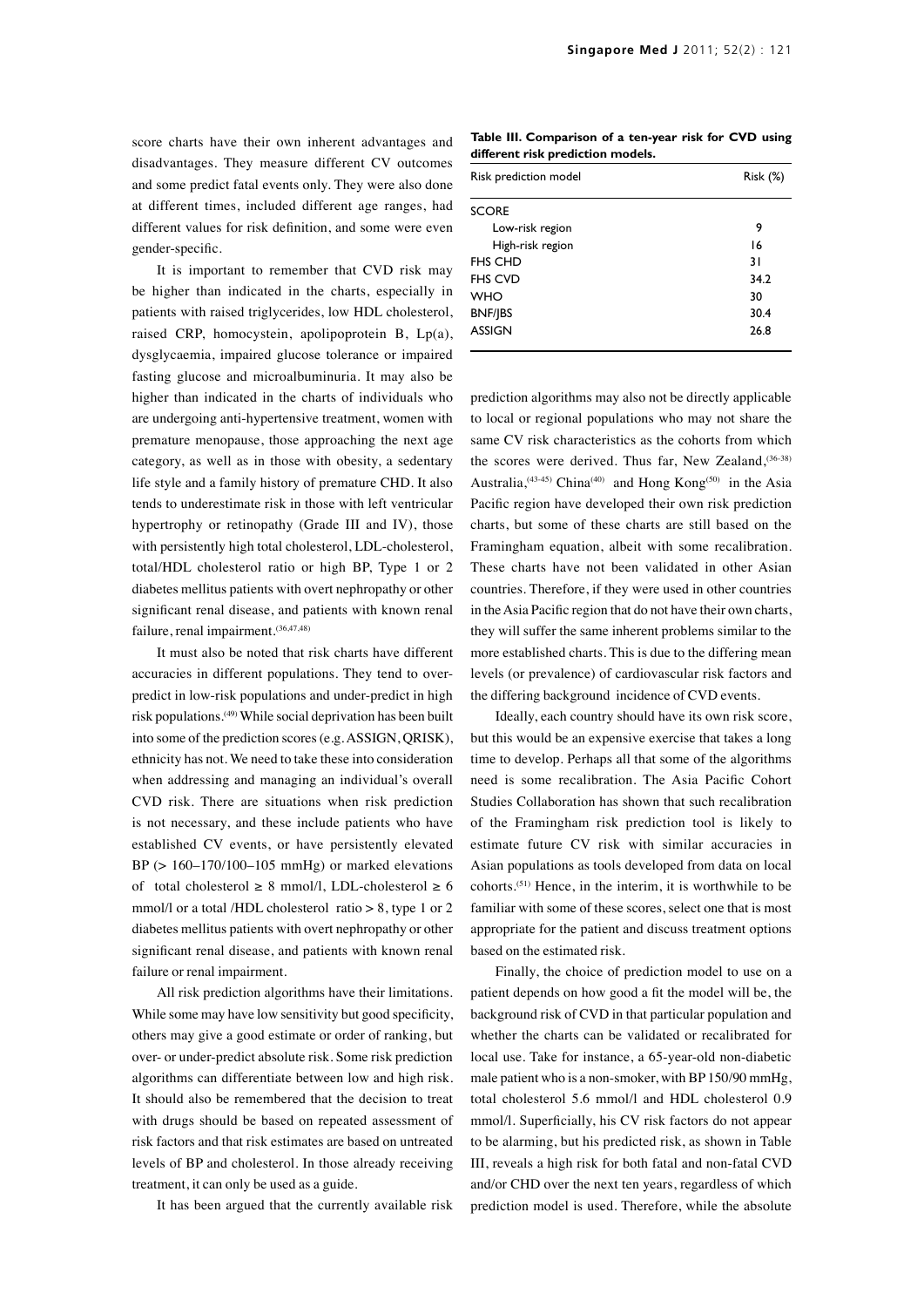risk predicted may differ with the different models used and may over- or underestimate the absolute risk, they all point toward the same direction of risk.

#### **CONCLUSION**

It is important to use a model that one is most familiar with, and to use it correctly and in the right context. Failure to conduct a global cardiovascular risk assessment by not using any of these tools may result in overlooking patients who are at a seemingly low risk, and hence, missing an opportunity for intervention.

#### **REFERENCES**

- 1. World Health Organization. Preventing chronic disease: a vital investment. Geneva: WHO, 2005.
- 2. Lopez AD, Mathers CD, Ezzati M, Jamison DT, Murray CJ. Global and regional burden of disease and risk factors, 2001: systematic analysis of population health data. Lancet 2006; 367:1747-57.
- 3. Stamler J, Vaccaro O, Neaton JD, Wentworth D. Diabetes, other risk factors, and 12-yr cardiovascular mortality for men screened in the Multiple Risk Factor Intervention Trial. Diabetes Care 1993; 16:434-44.
- 4. Yusuf S, Hawken S, Ounpuu S, et al. Effect of potentially modifiable risk factors associated with myocardial infarction in 52 countries (the INTERHEART study): case-control study. Lancet 2004; 364: 937-53.
- 5. Wang TJ, Gona P, Larson MG, et al. Multiple biomarkers for the prediction of first major cardiovascular events and death. N Engl J Med 2006; 355:2631-9.
- 6. Wilson PW, D'Agostino RB, Levy D, Belanger AM, Silbershatz H, Kannel WB. Prediction of coronary heart disease using risk factor categories. Circulation 1998; 97:1837-47.
- 7. Framingham Heart Study. Coronary Heart Disease [online]. Available at: www.framinghamheartstudy.org/risk/coronary.html. Accessed September 1, 2010. D'Agostino RB, Vasan RS, Pencina MJ, et al. General cardiovascular risk profile for use in primary care. The Framingham Heart Study. Circulation 2008; 117:743-53
- 8. Framingham Heart Study. Coronary Heart Disease. History of the Framingham Heart study [online]. Available at: www. framinghamheartstudy.org/about/history.html. Accessed September 1, 2010.
- 9. D'Agostino RB Sr, Grundy S, Sullivan LM, Wilson P. Validation of the Framingham coronary heart disease prediction scores: results of a multiple ethnic group's investigation. JAMA 2001; 286:180-7.
- 10. Ko M, Kim MT, Nam JJ. Assessing risk factors of coronary heart disease and its risk prediction among Korean adults: the 2001 Korea National Health and Nutrition Examination Survey. Int J Cardiol 2006; 110:184-90.
- 11. KK Ng, YC Chia. Utility of Framingham model in predicting coronary heart disease risk in Malaysia, a developing country. Athersclerosis 2008; 9:92.
- 12. Empana JP, Ducimetière P, Arveiler D, et al. Are the Framingham and PROCAM coronary heart disease risk functions applicable to different European populations? The PRIME Study. Eur Heart J 2003; 24:1903-11.
- 13. Laurier D, Nguyen PC, Cazelles B, Segond P. Estimation of CHD risk in a French working population using a modified Framingham model. The PCV-METRA Group. J Clin Epidemiol 1994; 47:1353-64.
- 15. Menotti A, Lanti M, Puddu PE, Kromhout D. Coronary heart disease incidence in northern and southern European populations:

a reanalysis of the seven countries study for a European coronary risk chart. Heart 2000; 84:238-44.

- 16. Brindle P, Emberson J, Lampe F, et al. Predictive accuracy of the Framingham coronary risk score in British men: prospective cohort study. BMJ 2003; 327:1267.
- 17. Liu J, Hong Y, D'Agostino RB Sr, et al. Predictive value for the Chinese population of the Framingham CHD risk assessment tool compared with the Chinese Multi-Provincial Cohort Study. JAMA 2004; 291:2591-9.
- 18. Koller MT, Steyerberg EW, Wolbers M, et al. Validity of the Framingham point scores in the elderly: Results from the Rotterdam study. AM Heart J 2007; 154:87-93.
- 19. Framingham Heart Study. Coronary Heart Disease. General Cardiovascular Disease [online]. Available at: www. framinghamheartstudy.org/risk/gencardio.html. Accessed September 1, 2010.
- 20. Assmann G, Cullen P, Schulte H. Simple scoring scheme for calculating the risk of acute coronary events based on the 10-year follow-up of the prospective cardiovascular Munster (PROCAM) Study. Circulation 2002; 105: 310-5.
- 21. Assmann G, Schulte H, Cullen P, Seedorf U. Assessing risk of myocardial infarction and stroke: new data from the Prospective Cardiovascular Munster (PROCAM) study. Eur J Clin Invest 2007; 37:925-32.
- 22. Conroy RM, Pyörälä K, Fitzgerald AP, et al. Estimation of tenyear risk of fatal cardiovascular disease in Europe: the SCORE project. Eur Heart J 2003; 24: 987-1003.
- 23. European Society of Cardiology. European Guidelines on CVD Prevent [online]. Available at: www.escardio.org/guidelinessurveys/esc-guidelines/GuidelinesDocuments/guidelines-CVDprevention-slides.pdf. Accessed September 1, 2010.
- 24. Zhang XF, Attia J, D'Este C, Yu XH, Wu XG. A risk score predicted coronary heart disease and stroke in a Chinese cohort. J Clin Epidemiol 2005; 58:951-8.
- 25. Williams B, Poulter NR, Brown MJ, et al. Guidelines for management of hypertension: report of the fourth working party of the British Hypertension Society, 2004-BHS IV. J Hum Hypertens 2004; 18:139-85.
- 26. British Hypertension Society. Joint British Societies Cardiovascular Risk Chart [online]. Available at: www.bhsoc.org/ resources/prediction\_chart.htm. Accessed September 1, 2010.
- 27. Jones AF, Walker J, Jewkes C, et al. Comparative accuracy of cardiovascular risk prediction methods in primary care patients. Heart 2001; 85:37-43.
- 28 World Health Organization. Prevention of Cardiovascular Disease Guidelines for assessment and management of cardiovascular risk. Geneva: WHO, 2007.
- 29. World Health Organization. WHO risk charts [online]. Available at: www.who.int/cardiovascular\_diseases/guidelines/Pocket\_ GL\_infomation/en. Accessed September 1, 2010.
- 30. Woodward M, Brindle P, Tunstall-Pedoe H; SIGN group on risk estimation. Adding social deprivation and family history to cardiovascular risk assessment: the ASSIGN score from the Scottish Heart Health Extended Cohort (SHHEC). Heart 2007; 93:172-6.
- 31. ASSIGN Score. SHHEC ASSIGN Cardiovascular Risk Assessment Score [online]. Available at: www.assign-score.com. Accessed September 1, 2010.
- 32. Hippisley-Cox J, Coupland C, Vinogradova Y, et al. Derivation and validation of QRISK, a new cardiovascular disease risk score for the United Kingdom: prospective open cohort study. BMJ 2007; 335:136.
- 33. Hippisley-Cox J, Coupland C, Vinogradova Y, Robson J, Brindle P. Performance of the QRISK cardiovascular risk prediction algorithm in an independent UK sample of patients from general